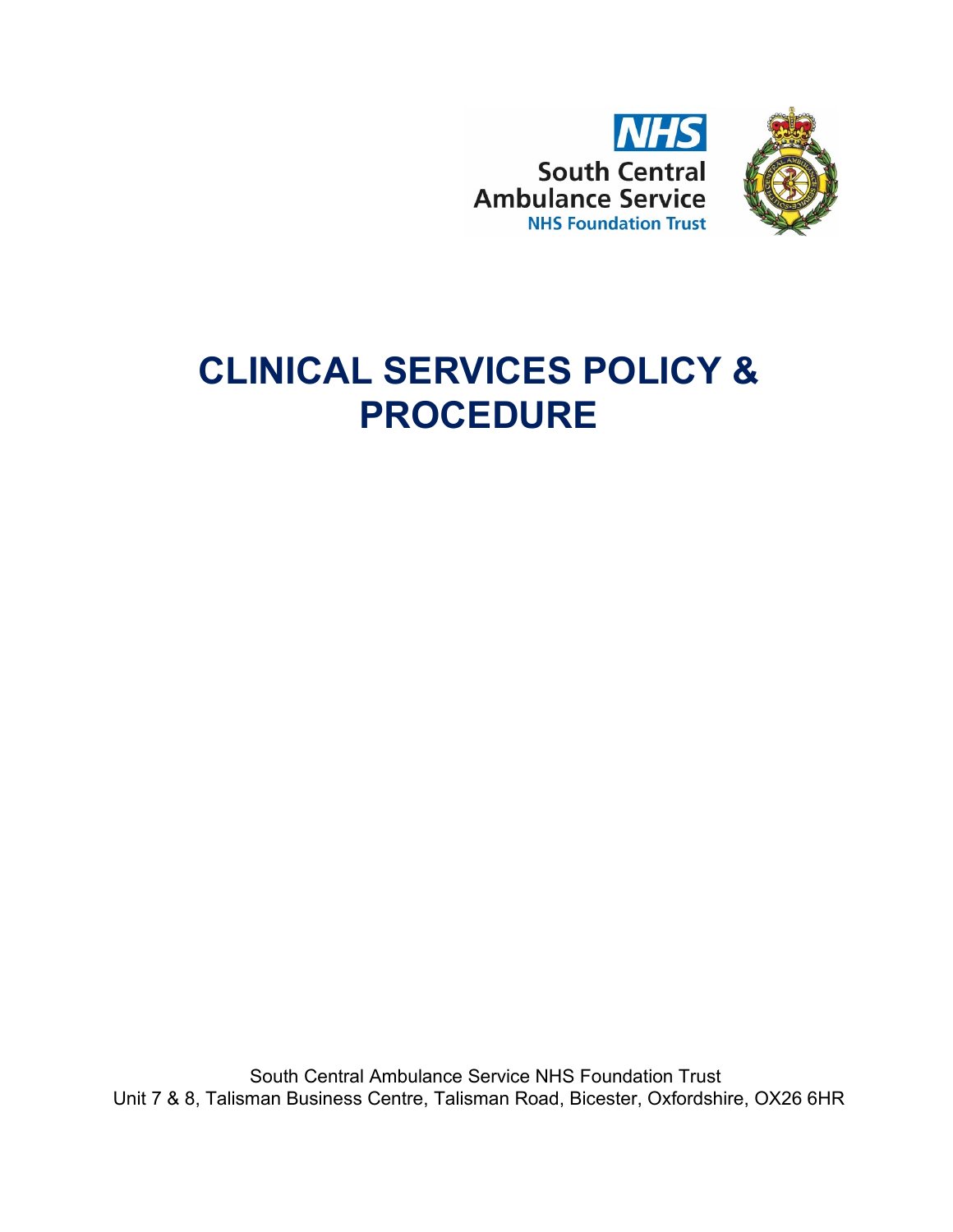# <span id="page-1-0"></span>**DOCUMENT INFORMATION**

| Author:                                         | Dave Sherwood Assistant Director of Patient Care                                                                                    |
|-------------------------------------------------|-------------------------------------------------------------------------------------------------------------------------------------|
| Consultation & Approval:<br>2007                | Staff Consultation Process: (21 days) ends: 19th Oct                                                                                |
|                                                 | Clinical Review Group: 6th June 2019<br>Quality and Safety Committee: 16 <sup>th</sup> April 2015<br><b>Board Ratification: N/A</b> |
| Notification of Policy Release:                 | All Recipients e-mail - Staff Notice Boards - Intranet                                                                              |
| This document replaces:                         |                                                                                                                                     |
| <b>Equality Impact Assessment</b><br>identified | Stage 1 Assessment undertaken – no issues                                                                                           |
| Date of Issue:                                  | May 2021                                                                                                                            |
| <b>Next Review:</b>                             | May 2023                                                                                                                            |
| Version:                                        | CSPP No. 4 V8                                                                                                                       |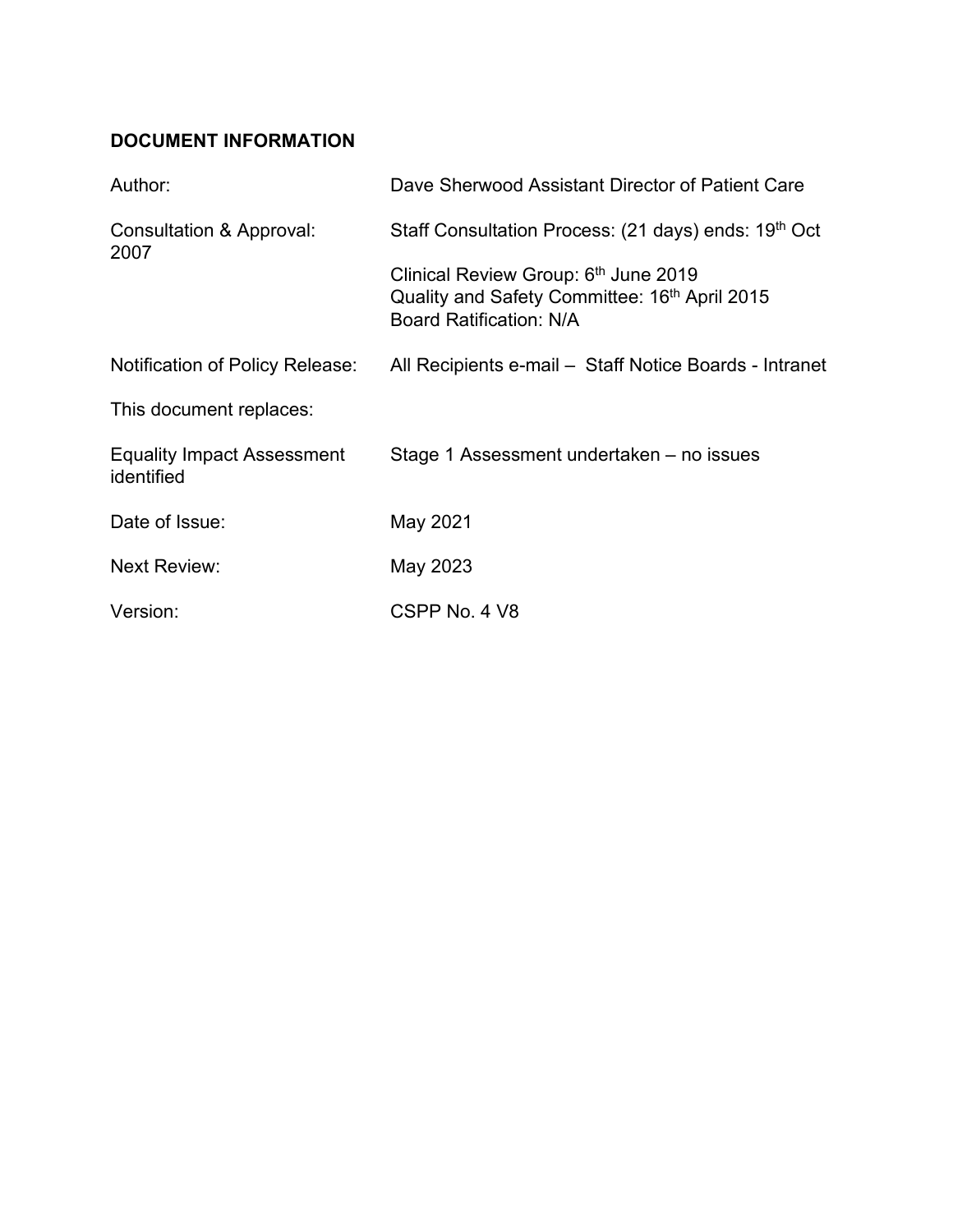## **Contents**

| 9. Accessing Paper Records from CARS (Clinical Audit Reporting System) 13 |  |
|---------------------------------------------------------------------------|--|
|                                                                           |  |
|                                                                           |  |
|                                                                           |  |
|                                                                           |  |
|                                                                           |  |
|                                                                           |  |
|                                                                           |  |
|                                                                           |  |
|                                                                           |  |
|                                                                           |  |
|                                                                           |  |
|                                                                           |  |
|                                                                           |  |
|                                                                           |  |
| Appendix 7 - CAS 130 (Community Responder Form) 18                        |  |
|                                                                           |  |
| Appendix 9 - CAS 150 (Mental Capacity Assessment Form)  18                |  |
| Appendix 10 - CAS 160 (Recognition of Life Extinct (ROLE) Form) 18        |  |
|                                                                           |  |
|                                                                           |  |
| Appendix 13 - Completion of Patient Clinical Records Manual 19            |  |
|                                                                           |  |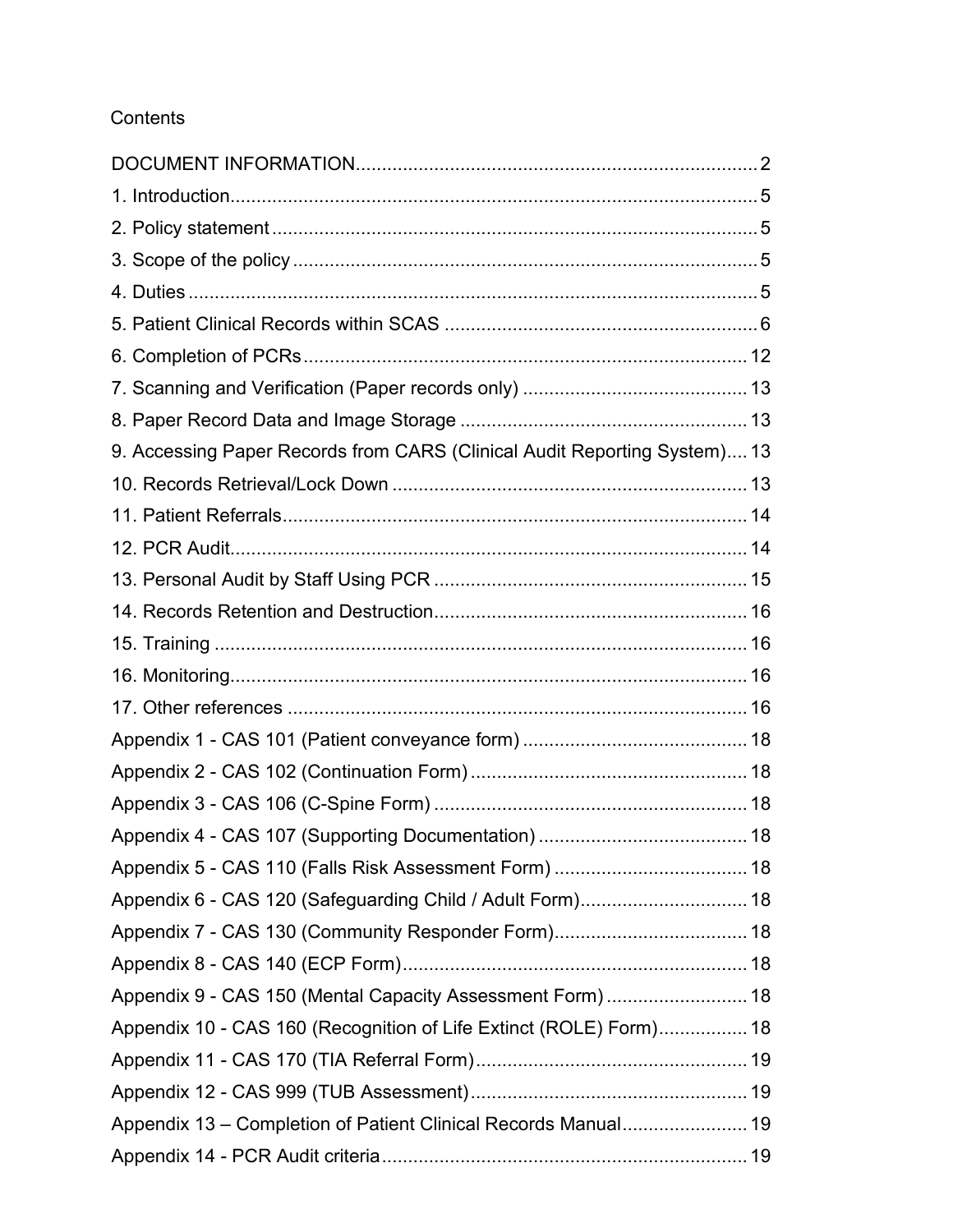| Appendix 15 - Clinical Performance Indicators Board Report  19    |  |
|-------------------------------------------------------------------|--|
|                                                                   |  |
|                                                                   |  |
| Appendix 18 - Paper Clinical Record Document Collection Process22 |  |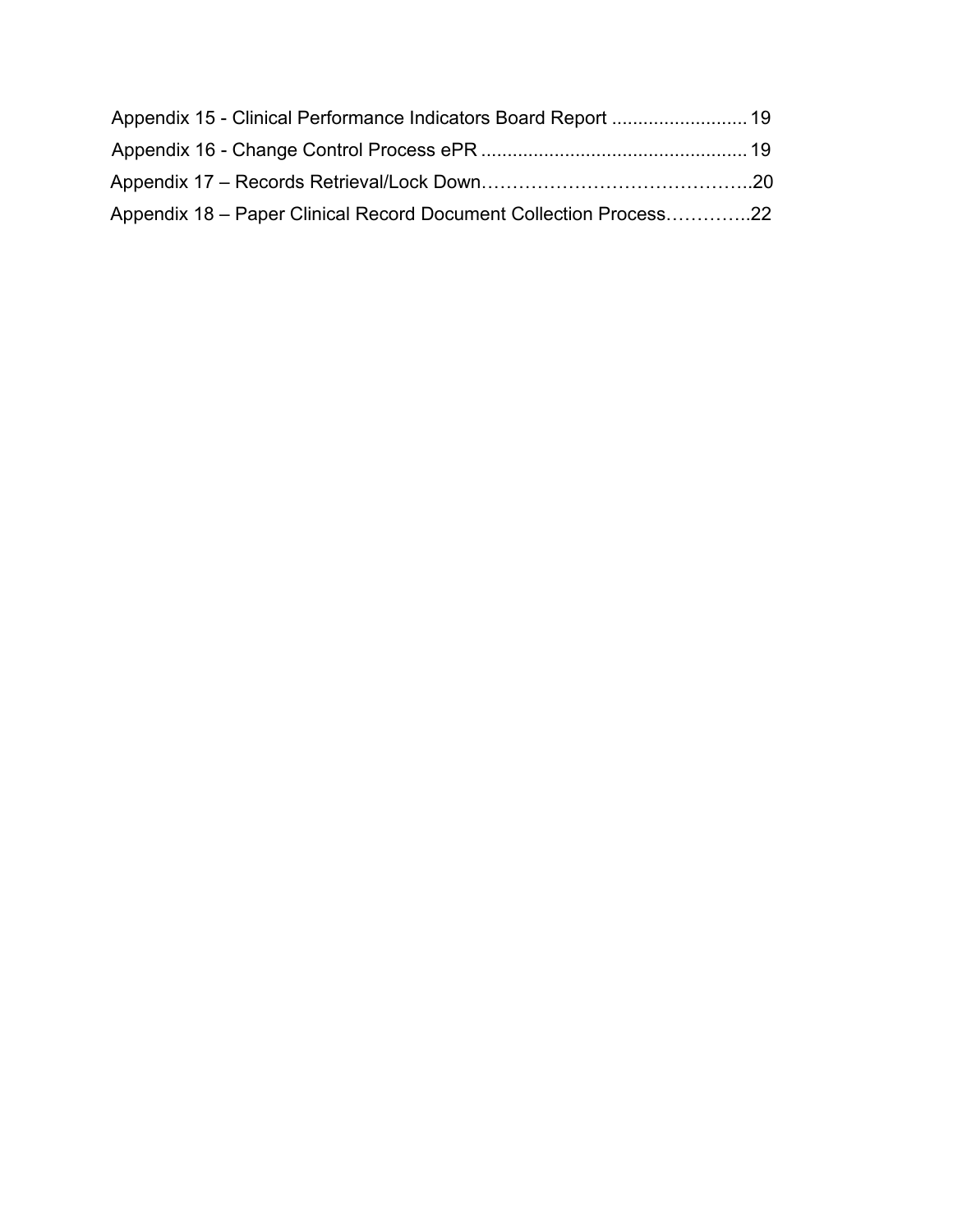# **PATIENT CLINICAL RECORD POLICY AND PROCEDURE**

## <span id="page-4-0"></span>**1. Introduction**

1.1. This policy details the process involved with Patient Clinical Records (PCR's) from completion to archival for Emergency and urgent care, 111 or Patient Transport Services (PTS).

1.2. Clinicians will be expected to complete patient records in a clear and legible way either paper or electronic. This is to adhere to the Data Protection Act 1998, Freedom of Information Act 2000 and Caldicott Principles outlined in the Data Protection Policy.

## <span id="page-4-1"></span>**2. Policy statement**

2.1. The South Central Ambulance Service NHS Foundation Trust (SCAS) recognises its legal and moral duty to duly complete a patient clinical record when clinicians of SCAS have been called to treat or assist members of the public as part of their duties; whether that be emergency, urgent or non-urgent calls to the 999, 111 or PTS services.

2.2. SCAS accepts that the completion and safe storage of PCR's are good clinical practice and are an effective way of disseminating a record of the intervention and attendance of clinicians and effective in auditing those actions, providing good clinical audit to improve patient care.

2.3. SCAS has a responsibility to produce and complete patient clinical records so the Trust and individual clinician may:

> •Provide accurate information about pre-hospital patient care so it may be conveyed to the next health care professional.

•Provide documentation for audit purposes.

•Provide information to the clinician and Trust for the purposes of training, development and report writing.

•Provide a true record for any actions of legality or complaint against the individual clinician or the Trust.

## <span id="page-4-2"></span>**3. Scope of the policy**

3.1. The patient clinical record is produced in many forms to represent the diverse nature of the work carried out by the clinicians of SCAS and this policy covers the main types of PCR utilised by the Trust including Paper records, electronic Patient Records (ePR) or Contact Centre records. It is beyond the scope of this document to be a detailed account of PCR, but outlines the salient points for PCR completion and archive. **4. Duties** 

<span id="page-4-3"></span>4.1. Accountability for the production safe storage and destruction of clinical records is ultimately with the Trusts Chief Executive; however this can be devolved within the Trust Board to a clinical director if appropriate.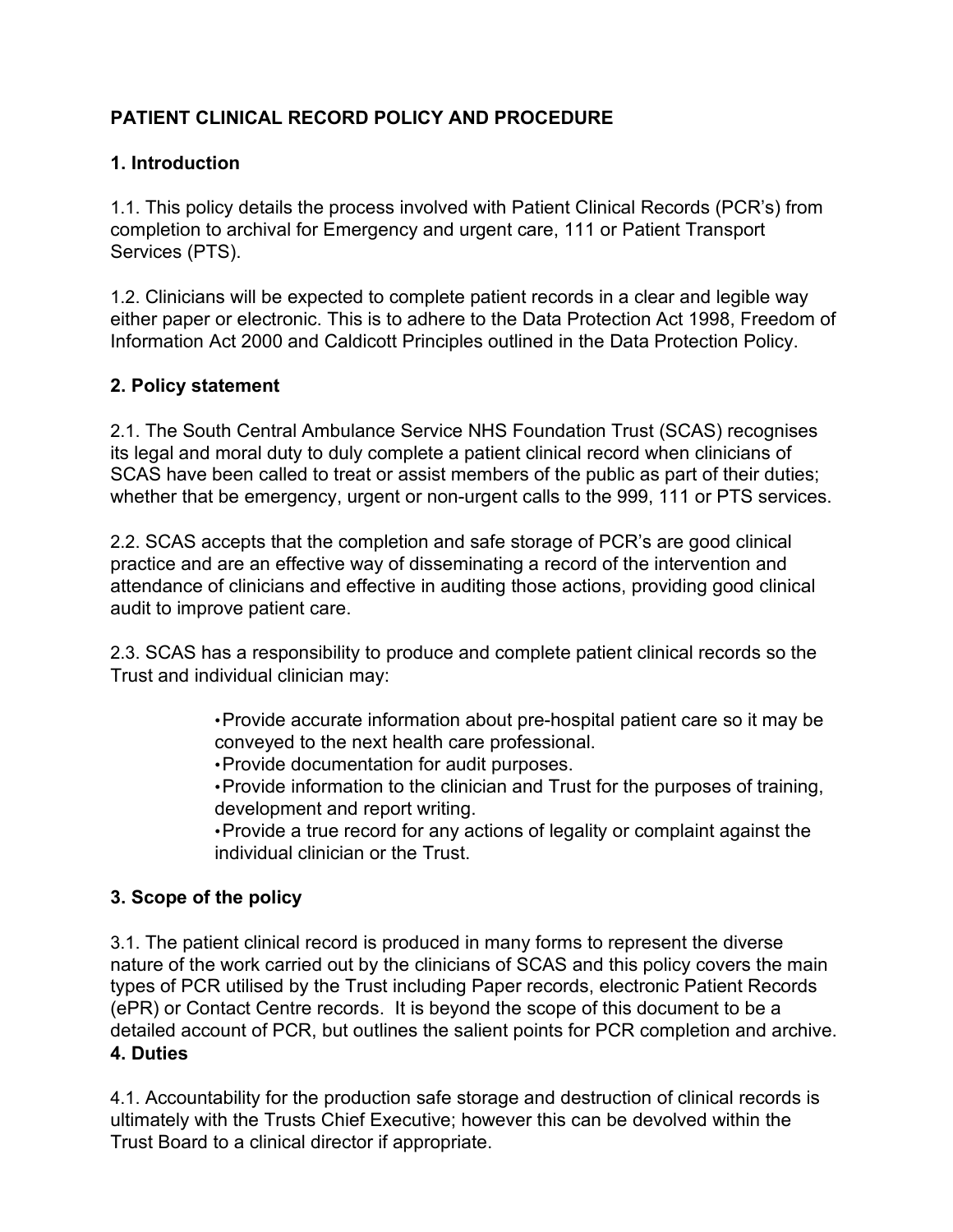## 4.2. Director of Patient Care & Service Transformation

4.2.1. The Director of Patient Care and Service Transformation has Board level responsibility for the production safe storage and destruction of clinical records within South Central Ambulance Service NHS Foundation Trust. The Director of Patient Care and Service Transformation is a member the Clinical Review Group chaired by the Medical Director which forms the Committee with responsibility for the production safe storage and destruction of clinical records.

## 4.3. Assistant Director of Patient Care

4.3.1. The Assistant Director of Patient Care has senior management responsibility for the production safe storage and destruction of clinical records. The role also has a coordinating function between departments to ensure the effectiveness of the policy.

## 4.4. Clinical Review Group

4.4.1. The Clinical Review Group will assess the effectiveness of the policy and provide a gap analysis and action plans for the Quality and Safety Committee to monitor.

4.5. Quality and Safety Committee

4.5.1. The Quality and Safety Committee will monitor the production safe storage and destruction of clinical records within the Trusts clinical governance structure. The Quality and Safety Committee will monitor the completion rates on behalf of the Trust Board.

## 4.6. All Staff

4.6.1. All staff has a duty to complete patient clinical records where appropriate either paper or electronic in line with this policy, the data protection act 1998 and the Caldicott Guardian principles. The correct record should be completed in a legible manor and protected at all times. The Trust will audit a random sample of the records for compliance and the results feedback to staff via the team structure. Staff have a responsibility to act upon the results of audit in order to effectively learn from and improve practice as part of their continued professional development.

# <span id="page-5-0"></span>**5. Patient Clinical Records within SCAS**

# 5.1. Electronic Patient Record (ePR)

5.1.1 Device - An electronic Patient Record (ePR) device will be available on all Trust vehicles that respond to emergency and urgent calls, paper records may be maintained if the vehicle is used only at high REAP levels or is a private provider vehicle. The device is issued by the Trust to the vehicle for the use of Trust business only and not to be used for personal activities such as internet access or access to social media sites.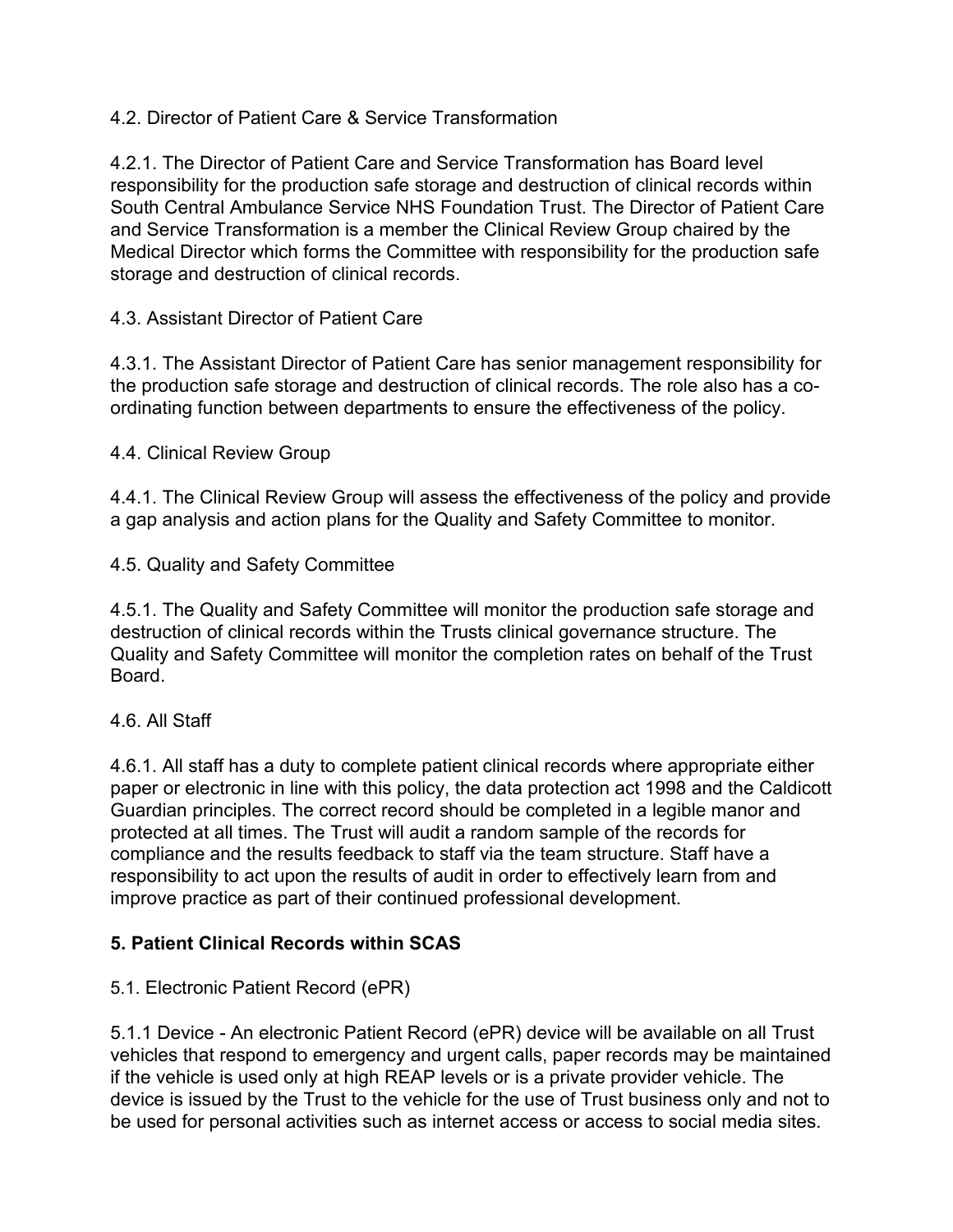5.1.2 Use - The ePR device is configured for information to be entered into a template Patient Record which has the option of electronic secure transfer or printing from a printer. Additionally it has the ability to allow access to certain websites in a "white list" which are deemed to be of benefit to staff, patients or Trust business such as the Trusts intranet. There are some "applications" (Apps) which staff can use to streamline patient pathways and benefit patient care but are only those that are approved by the Trust.

5.1.3 Responsibilities – The Trust and its contractors are responsible for the provision and maintenance of the devices. The safety and security of the device is with the person using the device to ensure that patient information is secure and safely stored and transferred.

5.1.4 Configuration – Configuration of the template and additional websites or Apps that are made available on the device will be managed via a change control process by the Clinical Review Group (CRG) (Appendix 17). All suggestions for changes are to be requested via the Clinical Audit and Effectiveness Department for submission to the CRG to review and approve. Approved changes will be added to the next update in the "sprint" process and all rejected items fed back to the requester by the Clinical Audit and Effectiveness Department.

5.1.5 Completion – Completion of the ePR record should be as comprehensive as possible as the patient's condition requires and as instructed during the training provided on the use of the device and flow of the template record. Recording the incident, patient details, treatment and advice given should be in line with the recommendations in the JRCALC/AACE guidelines and any registration body recommendations. If on arrival at the incident location nothing is found (e.g. patient ran off) it would be necessary to record basic data on the PCR/ePR to include job number and incident times and also a brief summary of your attempts to locate the patient. You should also clearly log your actions with the EOC.

5.1.6 Transfer of record – Once the disposition of the patient has been selected such as, hospital to be conveyed to, and the record completed, the record should be signed and closed. The record will then be available electronically at the receiving unit if it has a Clinical Work Station (CWS). If the facility does not have a CWS then the record should be printed and handed to the receiving unit for onward care. If the patient is discharged at home or in the community and leaving a printed copy of the record would not benefit onward care then a Patient Discharge Advice leaflet should be completed and left with the patient rather than printing the ePR record. If it is deemed appropriate by clinical judgement that a copy of the ePR record would be beneficial then one can be printed and left with the patient, family/carers.

5.1.7 Retrieval – Completed records can be retrieved from the storage database by accessing the database on the designated Trust PC at each resource Centre. This will depend on the access rights assigned to each individual based on their role. The individual that has created the record will be able to retrieve it, but only those with a supervisor role will be able to access records that they have not completed for investigation, audit and supervisory purposes.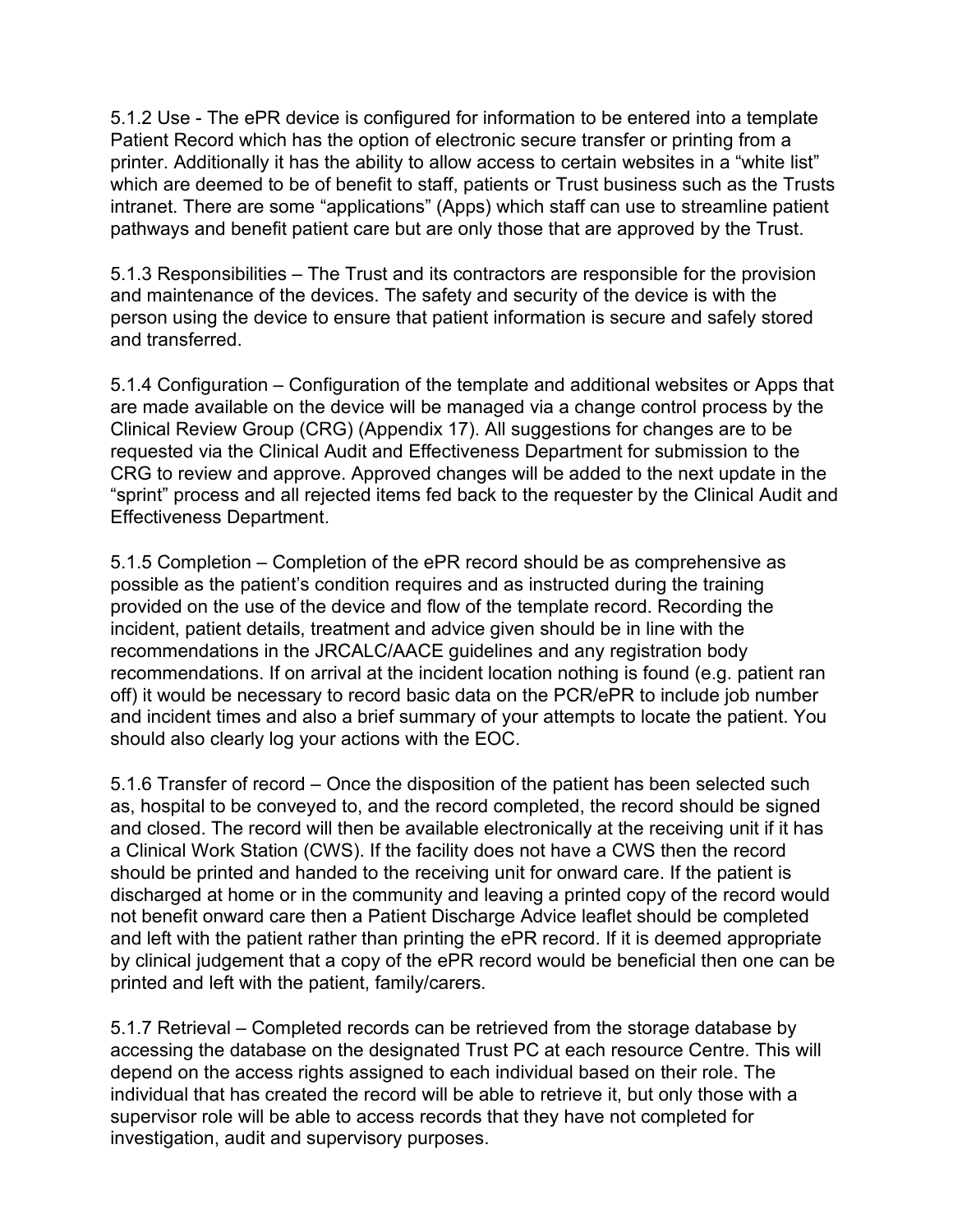5.1.8 Device Failure – If the device fails then the IT helpdesk should be contacted in the first instance. Most minor issues can be resolved by the helpdesk staff or they will arrange for a "hot swap device" to be issued as a replacement. If there is no other device available or if the device fails during an incident then use a paper record as described in the following paragraphs.

5.2. There are currently twelve variations of a paper PCR reflecting the diverse nature and circumstances encountered in the Trust's role as a clinical care provider. The ePR is configured to encompass these records and has additional functionality to share records with healthcare partners via agreed secure interfaces.

5.3. CAS 101 (Patient conveyance form) – Appendix 1

5.3.1. This form is to be completed to record all Emergency responses, Urgent and Non-urgent calls. Clinical and non-clinical information is to be recorded to provide an accurate record of assessment and intervention whilst with the patient. If the nature of the incident warrants no treatment or intervention this must also be record on the CAS101. There are two copies to CAS101 which are administrated as follows:

> •The Top copy should be retained by the crew and sent to the Audit and Effectiveness department for safe storage and audit.

•The Second copy is to be left with the patient if deemed appropriate based on clinical judgment or handed to the health care professional who is continuing the patient care. In the case of a copy of the record not being left with the patient a Patient Discharge Advice leaflet should be completed and left with the patient. If the second copy is not left with the patient then it should be left attached to the top copy to be processed by the Audit and Effectiveness department.

5.3.2. For non-conveyed patients this form is to be completed when a clinician has assessed the patient and has referred the patient to another health care professional e.g. Ambulance crew to General Practitioner.

5.3.3. The form should also be used in the event that the patient refuses treatment and / or conveyance to hospital. It should be signed by the patient, patient's carer or guardian wherever possible. Where a Doctor or ECP is in attendance and feels that conveyance of the patient to hospital is not appropriate, attempts should be made to have the CAS 101 form completed and signed by the Doctor/ECP, as the senior clinician in attendance. Any relevant patient information leaflets should be left with the patient.

5.3.4. If a patient refuses to sign, or is under the age of consent, this must be recorded on the completed CAS 101. The Duty Communication Officer in the EOC must be notified before the crew withdraws from the scene to enable this to be logged in the EOC log book.

5.3.4 If on arrival at the incident location nothing is found (e.g. patient ran off) it would be necessary to record basic data on the PCR/ePR to include job number and incident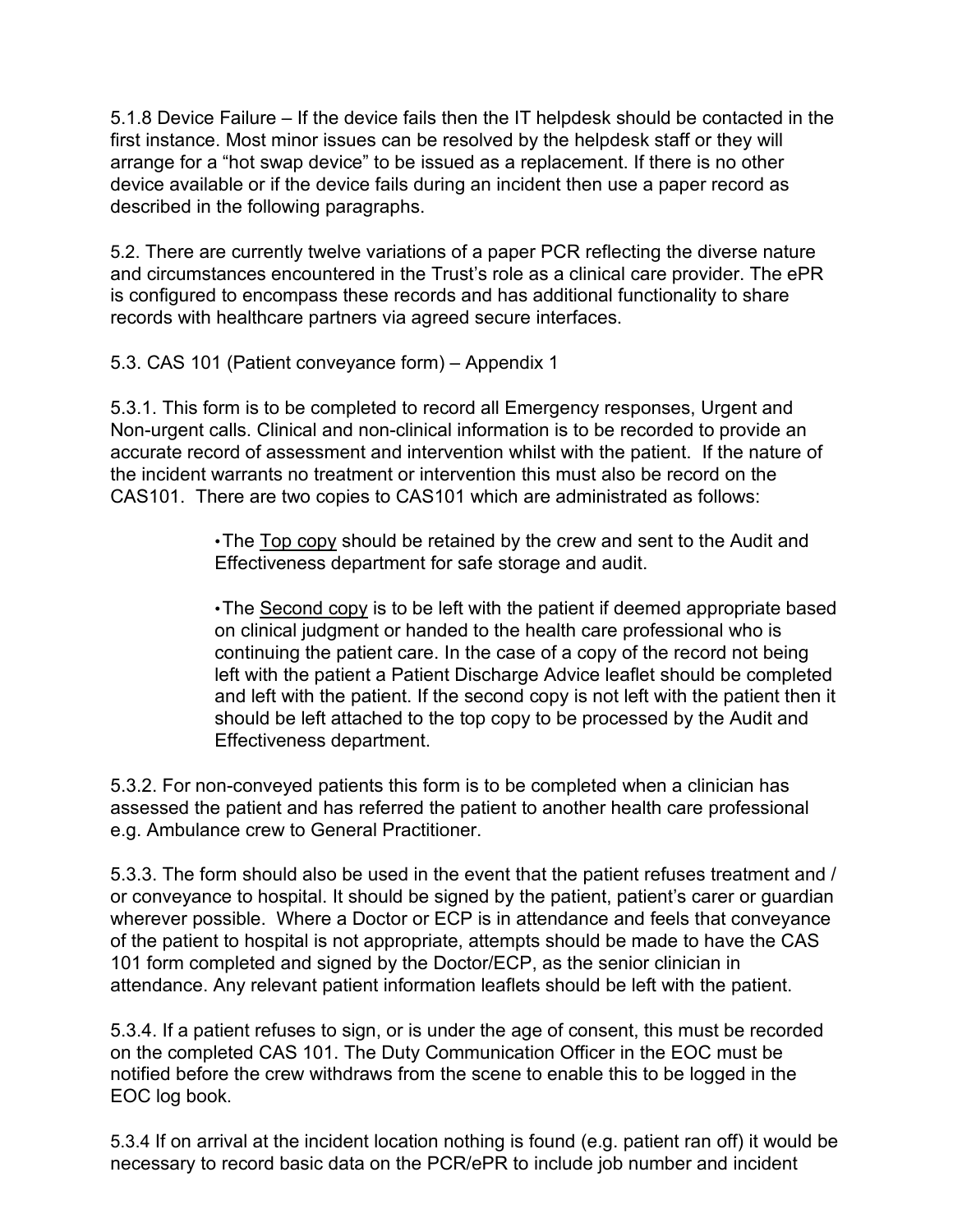times and also a brief summary of your attempts to locate the patient. You should also clearly log your actions with the EOC.

5.4. CAS 102 (Continuation Form) – Appendix 2

5.4.1. This form is to be used for continuation of information that cannot be entered on the free text of any of the forms. This form should also be used to write case notes in the Medical Model by Emergency Care Practitioners. It is imperative that if a CAS 102 is completed that the check box identifying its completion on the CAS101 forms, is shaded. Furthermore, the forms should be able to be identified as being linked by completion of the relevant crossreferencing.

> •The Top copy should be retained by the crew and sent to the Audit and Effectiveness department for safe storage and audit.

•The Second copy is to be left with the patient if deemed appropriate based on clinical judgment or handed to the health care professional who is continuing the patient care. In the case of a copy of the record not being left with the patient a Patient Discharge Advice leaflet should be completed and left with the patient. If the second copy is not left with the patient then it should be left attached to the top copy to be processed by the Audit and Effectiveness department.

5.5. CAS 106 (C-Spine Form) – Appendix 3

5.5.1. This form is completed where the patient has been assessed for the clearance of C-Spine.

> •The Top copy should be retained by the crew and sent to the Audit and Effectiveness department for safe storage and audit.

•The Second copy is to be left with the patient if deemed appropriate based on clinical judgment or handed to the health care professional who is continuing the patient care. In the case of a copy of the record not being left with the

patient a Patient Discharge Advice leaflet should be completed and left with the patient. If the second copy is not left with the patient then it should be left attached to the top copy to be processed by the Audit and Effectiveness department.

5.6. CAS 107 (Supporting Documentation) – Appendix 4

5.6.1. This form records all supporting documentation such as ECG's and patient prescriptions, notes etc.

5.7. CAS 110 (Falls Risk Assessment Form) – Appendix 5

5.7.1. This form is to be used to refer patients over the age of 65 who have suffered a fall to the appropriate pathway.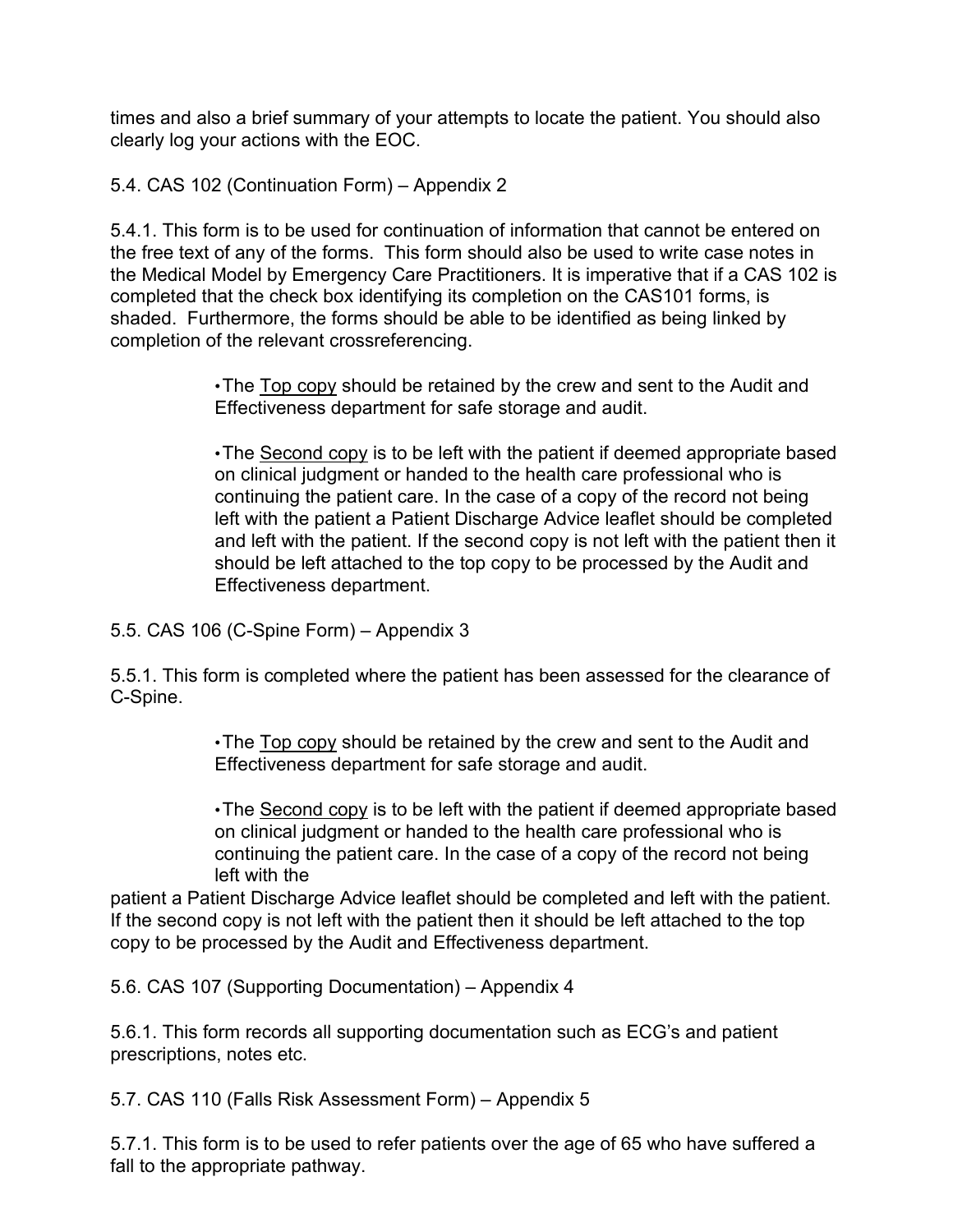•The Top copy should be retained by the crew and sent to the Audit and Effectiveness department for safe storage and audit.

•The Second copy is to be left with the patient if deemed appropriate based on clinical judgment or handed to the health care professional who is continuing the patient care. In the case of a copy of the record not being left with the patient a Patient Discharge Advice leaflet should be completed and left with the patient. If the second copy is not left with the patient then it should be left attached to the top copy to be processed by the Audit and Effectiveness department.

5.8. CAS 120 (Safeguarding Child / Adult Form) – Appendix 6

5.8.1. This form is completed when a SCAS clinician suspects that there is a case of child or adult abuse connected with the incident. The CSPP 1 Safeguarding Policy contains full instructions on the completion and methodology when handling an incident of this nature.

 $\Box$  The Single copy should be faxed by the person completing the record and then sent to the Audit and Effectiveness department for safe storage and audit.

5.9. CAS 130 (Community Responder Form) – Appendix 7

5.9.1. Community and Co-Responders should complete as many sections of the form as possible before hand over to the ambulance crew. In particular the patient details and basic observations should be recorded as well as handover details.

> •The Top copy should be retained by the crew and sent to the Audit and Effectiveness department for safe storage and audit.

•The Second copy is to be left with the patient if deemed appropriate based on clinical judgment or handed to the health care professional who is continuing the patient care. In the case of a copy of the record not being left with the patient a Patient Discharge Advice leaflet should be completed and left with the patient. If the second copy is not left with the patient then it should be left attached to the top copy to be processed by the Audit and Effectiveness department.

5.10.CAS 140 (Emergency Care Practitioner Form) – Appendix 8

5.10.1. This form is used only by ECP's when attending an incident.

•The Top copy should be retained by the crew and sent to the Audit and Effectiveness department for safe storage and audit.

•The Second copy is to be left with the patient if deemed appropriate based on clinical judgment or handed to the health care professional who is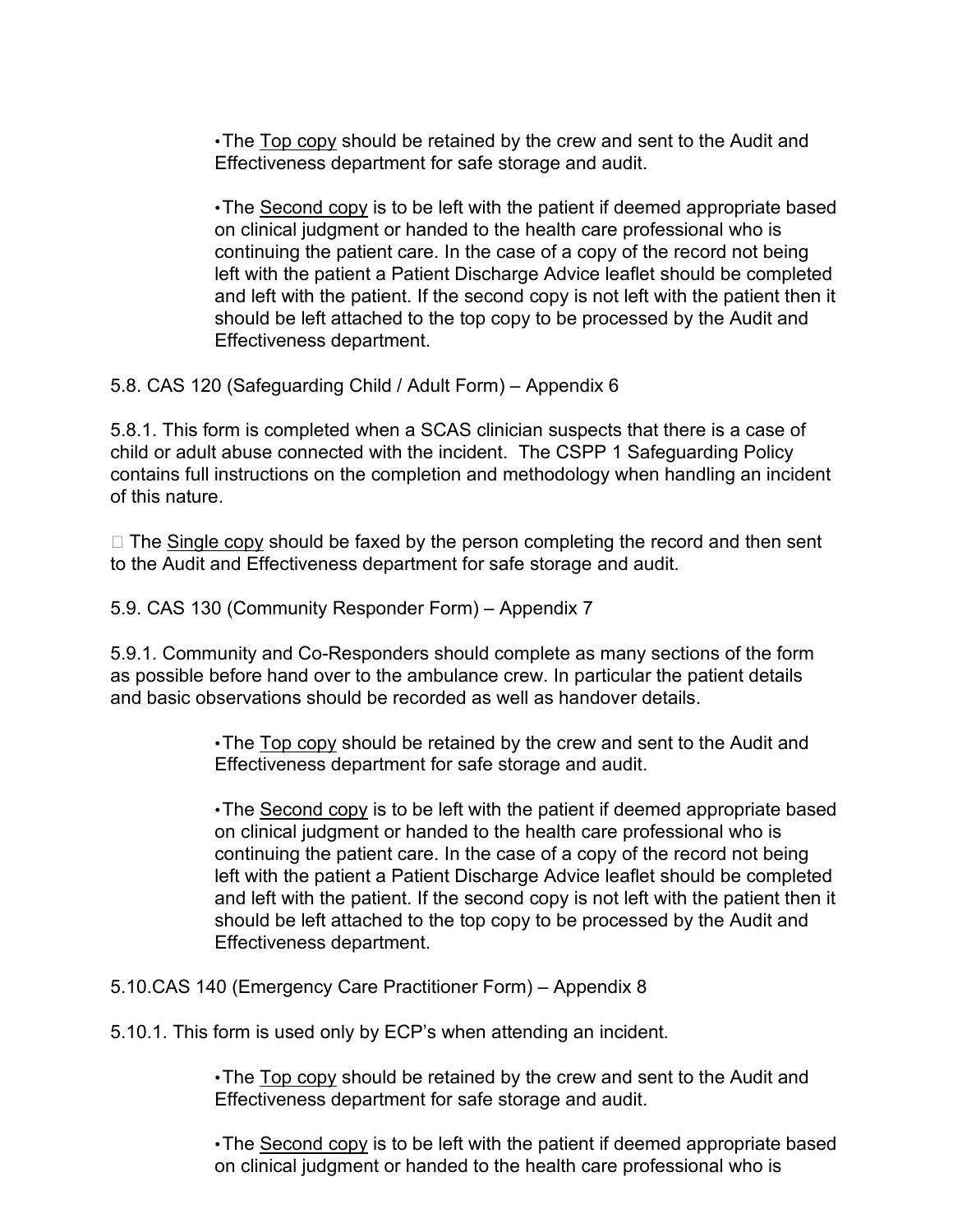continuing the patient care. In the case of a copy of the record not being left with the patient a Patient Discharge Advice leaflet should be completed and left with the patient. If the second copy is not left with the patient then it should be left attached to the top copy to be processed by the Audit and Effectiveness department.

5.11.CAS 150 (Mental Capacity Assessment Form) – Appendix 9

5.11.1. This form is to be used to assess the level of the patients mental capacity.

•The Top copy should be retained by the crew and sent to the Audit and Effectiveness department for safe storage and audit.

•The Second copy is to be left with the patient if deemed appropriate based on clinical judgment or handed to the health care professional who is continuing the patient care. In the case of a copy of the record not being left with the patient a Patient Discharge Advice leaflet should be completed and left with the patient. If the second copy is not left with the patient then it should be left attached to the top copy to be processed by the Audit and Effectiveness department.

5.12.CAS 160 (Recognition of Life Extinct (ROLE) Form) – Appendix 10

5.12.1. This form is to be used for patients that are found in a condition that is unequivocally associated with death. This form should only be used if there has been no attempt at resuscitation, including basic life support. If an attempt at resuscitation has been made a CAS 101 requires completion. There are two copies to CAS 64 which are administrated as follows:

> •The Top copy should be retained by the crew and sent to the Audit and Effectiveness department for safe storage and audit.

•The Second copy is to be left with the patient or handed to the Police officer attending the scene.

5.13.CAS 170 (TIA Referral Form) – Appendix 11

5.13.1. This form is to be used to record the direct referral of the patient to a TIA / Stroke Centre:

> •The Top copy should be retained by the crew and sent to the Audit and Effectiveness department for safe storage and audit.

•The Second copy is to be left with the patient if deemed appropriate based on clinical judgment or handed to the health care professional who is continuing the patient care. In the case of a copy of the record not being left with the patient a Patient Discharge Advice leaflet should be completed and left with the patient. If the second copy is not left with the patient then it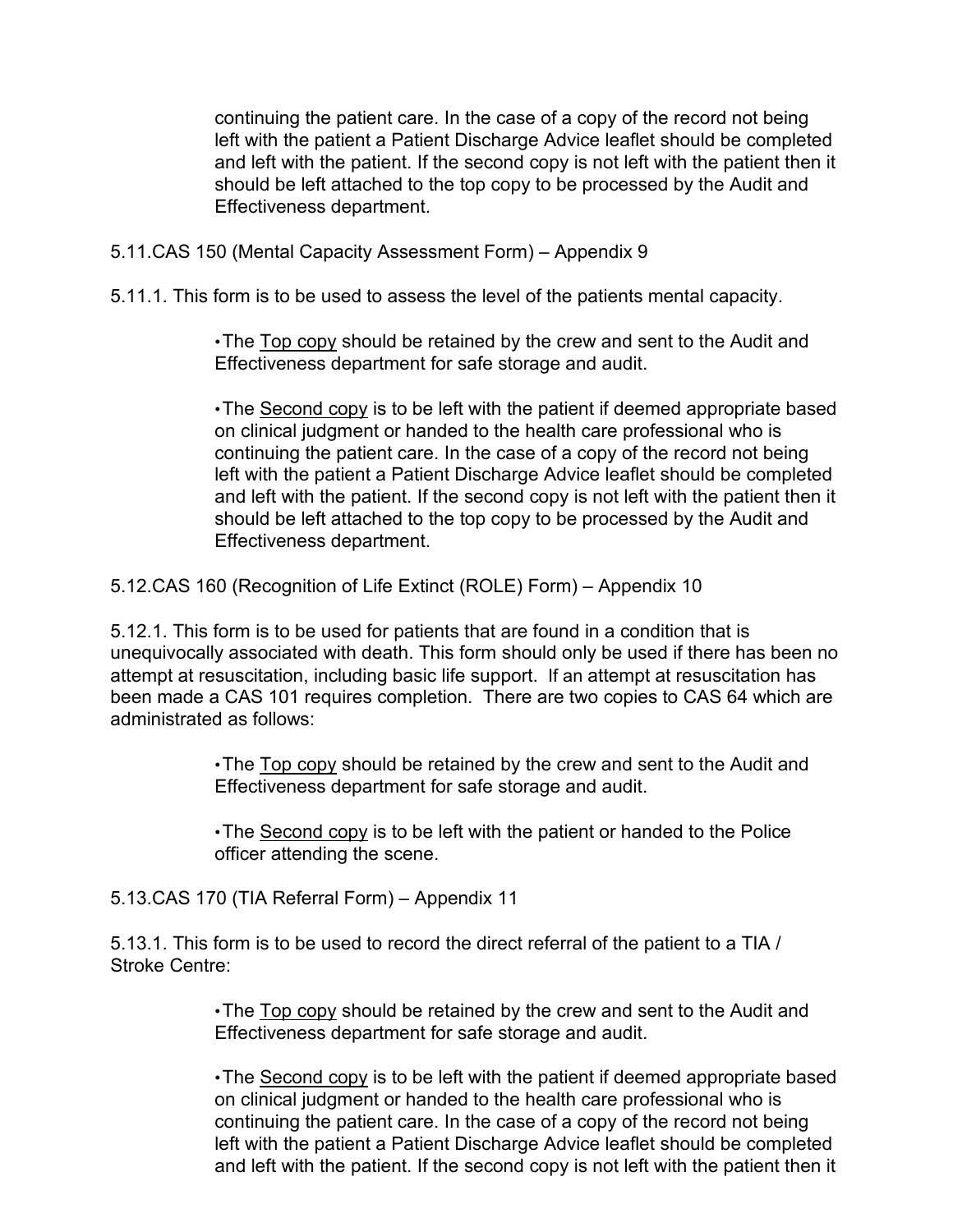should be left attached to the top copy to be processed by the Audit and Effectiveness department.

#### 5.14.CAS 999 (TUB Assessment) – Appendix 12

5.14.1. This form is to be used to record assessment of a patient with traumatic injuries.

•The Top copy should be retained by the crew and sent to the Audit and Effectiveness department for safe storage and audit.

•The Second copy is to be handed to the health care professional who is continuing the patient care.

5.15.Electronic Data Records

5.15.1 Electronic data created in the Emergency Operation Centre (EOC) is server based electronic data and backed up onto two mirrored servers. In addition to this the voice recordings of telephony calls and radio communications are archived simultaneously onto Network Attached Storage (NAS) devices geographically separate for resilience purposes.

5.15.2 Electronic data created in the 111 Contact Centre is server based electronic data and backed up onto two mirrored servers. In addition to this the voice recordings of telephone calls and radio communications archived simultaneously onto Network Attached Storage (NAS) devices geographically separate for resilience purposes

5.15.3 Electronic data created on the ePR is server based electronic data that is stored off site in secure data centres in two separate locations for security and resilience. Data is transferred to a local Data Warehouse server for use internally for interrogation and analyses of data and access to patient records.

#### <span id="page-11-0"></span>**6. Completion of PCRs**

6.1. The clinician will begin recording the patients clinical information at a time when safe to do so during or immediately after the treatment of the patient. The PCR should be completed using black ink only. The ePR should be completed when it is safe to do so or immediately after the treatment of the patient. Once the hospital destination has been selected and the record has been completed then the record should be signed and closed.

6.2. PCR's will be completed as detailed in the document 'Guidelines for the Completion of Patient Clinical Records'. Where abbreviations are used clinicians should refer to the reverse of the PCR or the front cover of the PCR pad. The ePR should be completed in line with the training material and 'Guidelines for the Completion of ePR' document.

6.3. The top copy of any patient record will be returned to the scanning operatives. Additional copies of the PCR's will be retained referring to the advice on the bottom of each form type.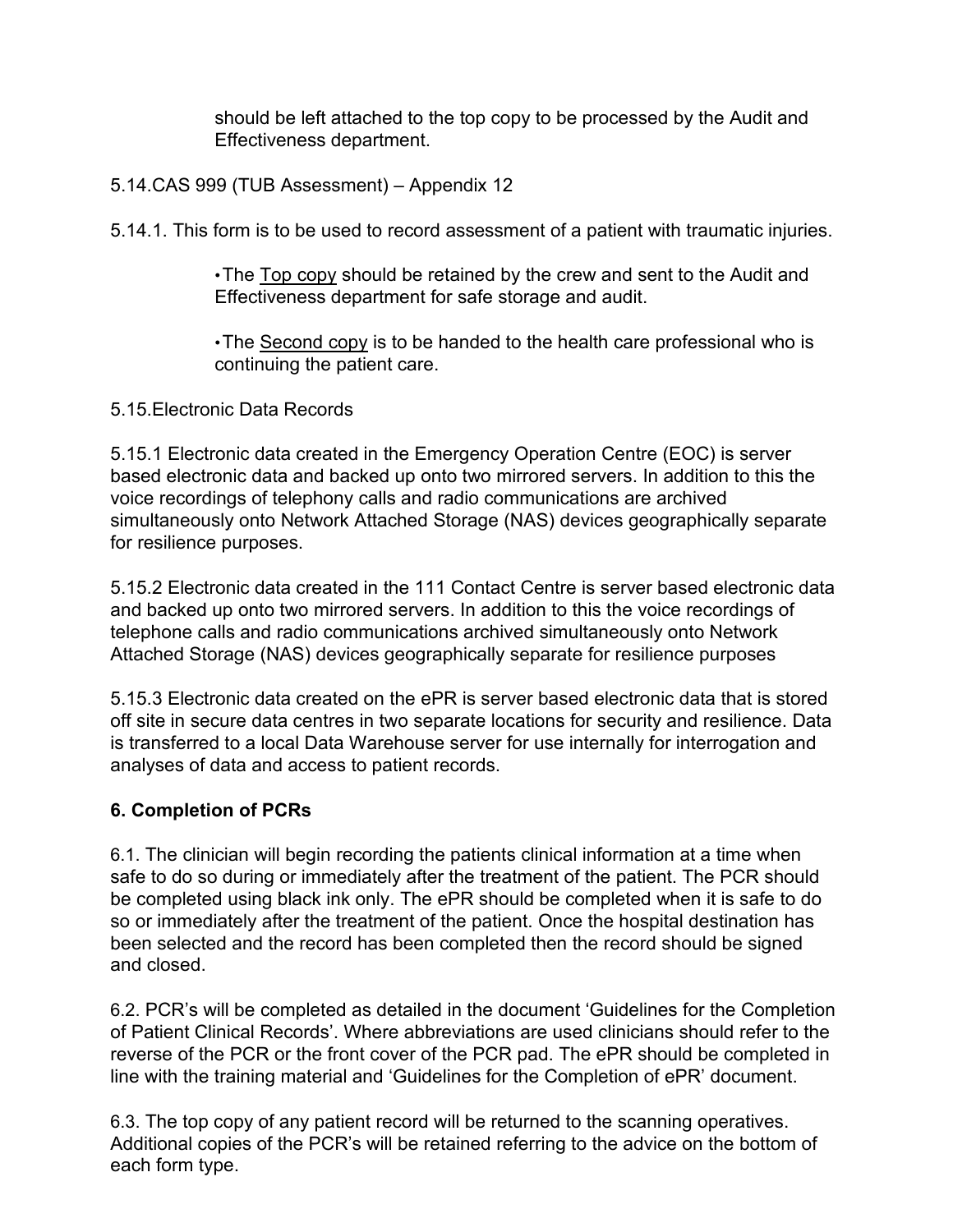6.4. Upon completion of the PCR the clinician will ensure that it is returned securely to the scanning operative in accordance with the Data Protection Policy.

### <span id="page-12-0"></span>**7. Scanning and Verification (Paper records only)**

7.1. Paper records will be stored, collected, and transported as per the Standard Operating Procedure in Appendix 19.

7.2. Patient Clinical Records will be scanned by the scanning operatives. They will ensure the PCR is then transferred to the verifiers.

7.3. Original paper copies of the PCR's will be retained for up to 30 days for protection and then destroyed to minimise storage costs.

7.4. Verification will commence upon receiving the PCR electronically. Verifiers must have their own login permissions for the verification software.

#### <span id="page-12-1"></span>**8. Paper Record Data and Image Storage**

8.1. The PCR image will be backed up onto a device for storage of patient data for the requirement of legislation detailed in the Data Protection Policy.

8.2. The verified data is stored electronically together with a copy of the PCR image to be accessible to staff via CARS.

8.3. PRF's which can not be scanned such as carbon copies and damaged forms will be catalogued into a database manually and the hard copy stored securely onsite.

8.4. Recovery of the carbon copies or damaged PRF's will make use of a database to locate the original hard copy of the form.

8.5. ECG's will be photocopied onto CAS 107 Supporting Documentation forms.

## <span id="page-12-2"></span>**9. Accessing Paper Records from CARS (Clinical Audit Reporting System)**

9.1. Accessibility of CARS is detailed in the document 'CARS – System Overview and User Guide'.

9.2. CARS users will have strict controls based on their permissions on how they view and access the information in accordance with Caldicott principles.

9.3. Users who have a requirement to provide external agencies with PCR's and EOC data will do so in accordance with the guidance within the Data Protection and Freedom of Information policies.

#### <span id="page-12-3"></span>**10. Records Retrieval/Lock Down**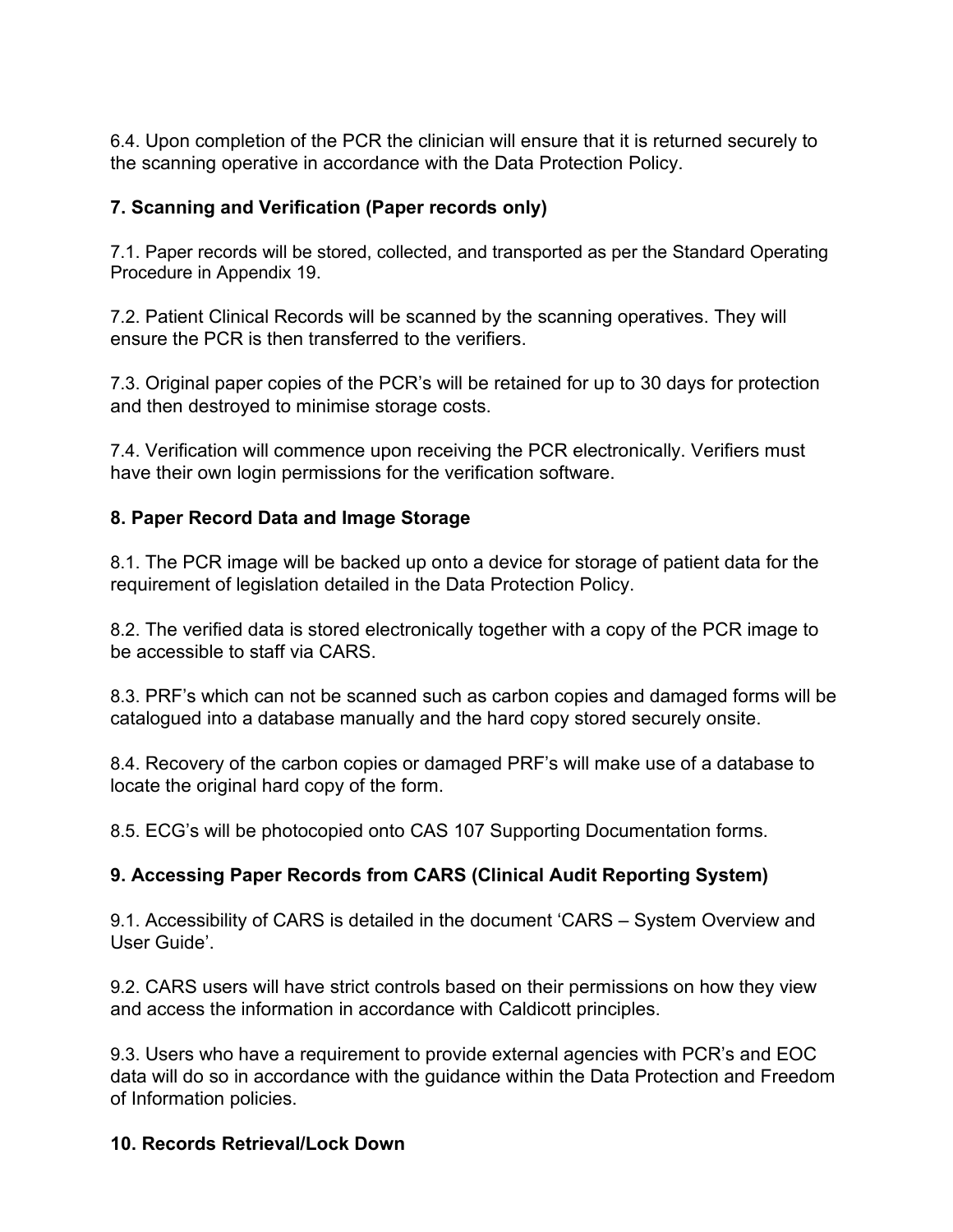10.1. Patient Clinical Records and electronic records need to be accessed and retrieved for a variety of reasons:

> •Clinical Audit •Internal investigations (e.g. IR1 and SUIs incidents) •External investigations •Legal proceedings •Complaints •Claims •CPD Portfolio evidence

10.2 Individual clinicians have access to retrieve Patient Clinical Records which have their PIN numbers recorded on the record. They may need to access these records for audit, legal representation, complaints or for CPD portfolio. Any records used for audit or portfolio purposes should be redacted for patient security.

10.3 Other Patient Clinical Record request either internal or external is through the Trusts Information Governance Manager only. It is the responsibility of the person requesting the form to justify the need to view the record and in particular patient identifying information. The final decision as to if the information is released lies with the Information Governance Manager.

10.4 Electronic or voice recorded data from the EOC/111/PTS have the same rules as applied to section 10.3.

10.5 Clinical records that are identified as VIP or of significant media interest should be locked down to prevent access for personal or commercial gain. The process will be started in the EOC/111 call centre and cascaded using the flow chart in Appendix 18.

## <span id="page-13-0"></span>**11. Patient Referrals**

11.1. Patient Referrals will make use of CARS to pass information to PCT's and other external healthcare organisations in accordance with the Data Protection Policy, for the benefit of patient care or safety.

## <span id="page-13-1"></span>**12. PCR Audit**

12.1. In line with the Trust information Governance Framework, PCR's are audited for standards of completion and the results fed back to clinicians with action planning and review dates bi-annually, see Appendix 13. The same criteria are audited on an ongoing basis within the CARS CPI audit which is presented to the Clinical Review Group, Quality and Safety Committee and the Trust Board as standard agenda items. A template of the Board report can be seen in Appendix 16.

> •Date •Identity of Clinicians •Incident Number •Location of Incident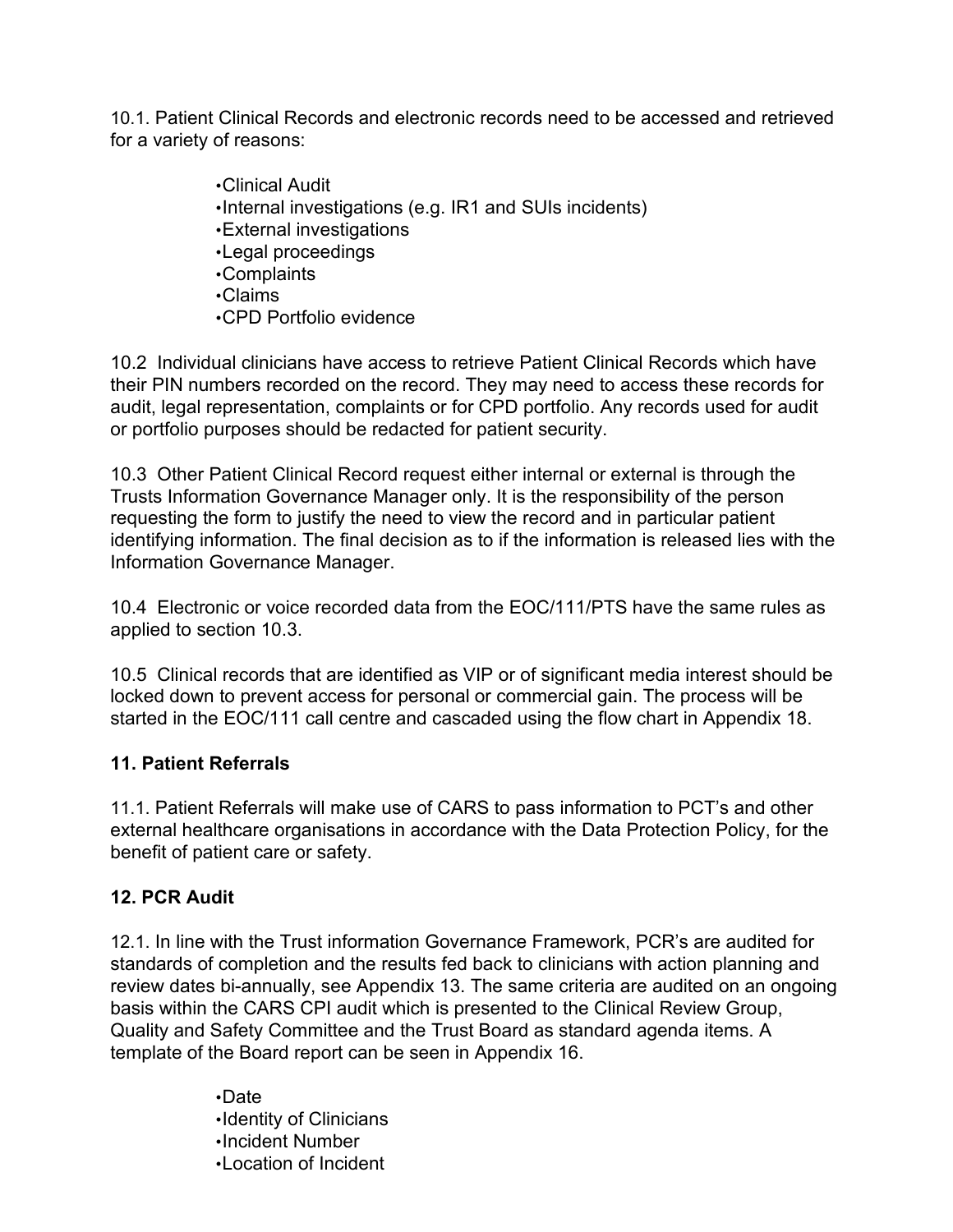•Mechanism of injury •Patient Demographics •Presenting Condition •Primary Observations •Signature of Attending Clinician •Signs and Symptoms recorded

12.2. PCR's are used to audit the Trust's successes with respect National priorities; the Trust's own benchmarks for performance and policy review process; training and operational effectiveness. The current clinical audit programmes running within the Trust are:

#### •MINAP

- •Cardiac Arrest
- •Primary Percutaneous Coronary Intervention (pPCI)
- •Pain relief administration
- •Stroke
- •Asthma
- •Diabetes
- •Control of Infection compliance
- •Safeguarding
- •Recognition of Life Extinct/DNACPR (End of Life Care)
- •Vehicle cleaning compliance

12.3 The clinical implementation process for the National Priorities and NICE guidelines can be found in the "THE REVIEW AND IMPLEMENTATION OF NATIONAL SERVICE FRAMEWORKS (NSF'S) AND NATIONAL INSTITUTE OF CLINICAL EXCELLENCE (NICE) GUIDANCE POLICY AND PROCEDURES", but the data for that implementation is obtained via the PCR audit process.

12.4 The Clinical Effectiveness Department collates information on the auditable areas and presents the information to the following Committees and departments for review:

> •Quality and Safety Committee •Education and Training •Area Managers / Team Leaders •Clinical Review Group •Patient Safety Group

12.5. The combined resources will then make recommendations for the continued auditing, to be distinguishable from monitoring, of these clinical performance indicators.

## <span id="page-14-0"></span>**13. Personal Audit by Staff Using PCR**

13.1. The CARS system allows the auditing of the clinicians own performance for paper records and access to ePR records via the Clinical Work Station. Paramedic registration requires that registrants be able to provide a record of clinical skills and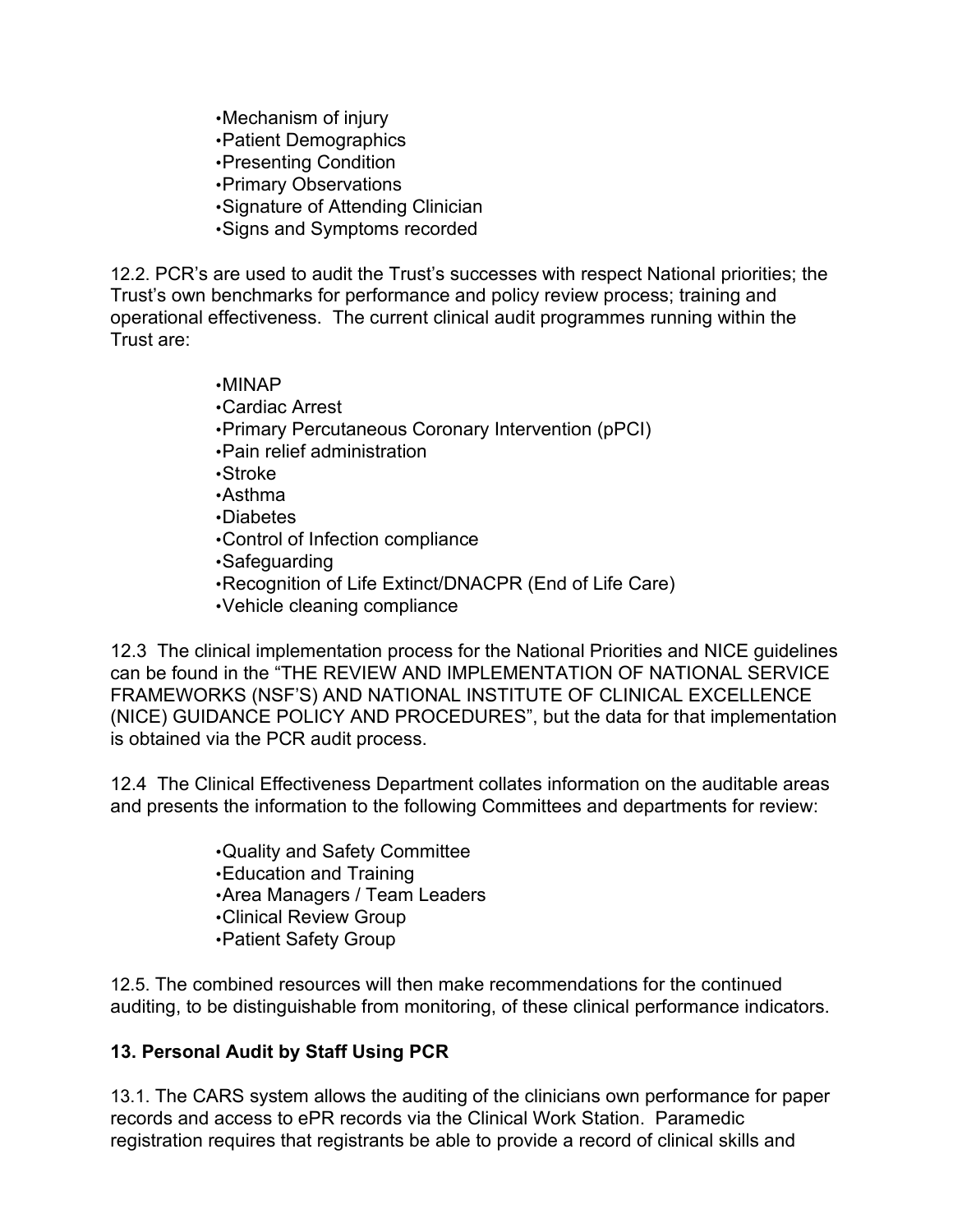reflective practice for CPD. Staff can access their PCR and report-on or direct personal development and training around specified areas of clinical practice.

#### <span id="page-15-0"></span>**14. Records Retention and Destruction**

14.1. Clinical records will be retained and destroyed in line with the Trusts policy within Information Life Cycle Strategy

#### <span id="page-15-1"></span>**15. Training**

15.1 This Trust will provide sufficient and appropriate clinical records training for each of the main staff groups. Clinical record training will be provided as identified through the training needs analysis.

#### <span id="page-15-2"></span>**16. Monitoring**

16.1 The Policy will be monitored for its effectiveness by the Head of Clinical Excellence through the following:

> •Responsibilities of staff will be monitored through attendance at meetings, management of systems, development of reports and the appraisal process.

> •The process for creating, tracking and retrieving of records will be monitored by the Clinical Effectiveness Department and a report produced bi-annually to the Quality and Safety Committee covering:

oNumber of incidents generated in the EOC that would require a PCR and the number produced;

oNumber of records that have been reproduced internally; oNumber of records that have been supplied to external bodies; oReasons for retrieval.

•an audit of clinical record completion will be carried out bi-annually to ensure compliance by minimum completion where appropriate of:

- o Patient demographics;
- o Incident details;
- o Clinical observations.

16.2 These will be conducted on a bi-annual basis and reports provided to the Clinical Review Group and Quality and Safety Committee.

#### <span id="page-15-3"></span>**17. Other references**

Data Protection Policy Life Cycle Policy Adverse Incident and Investigation Policy Resuscitation Policy Safeguarding Policy Clinical Audit Policy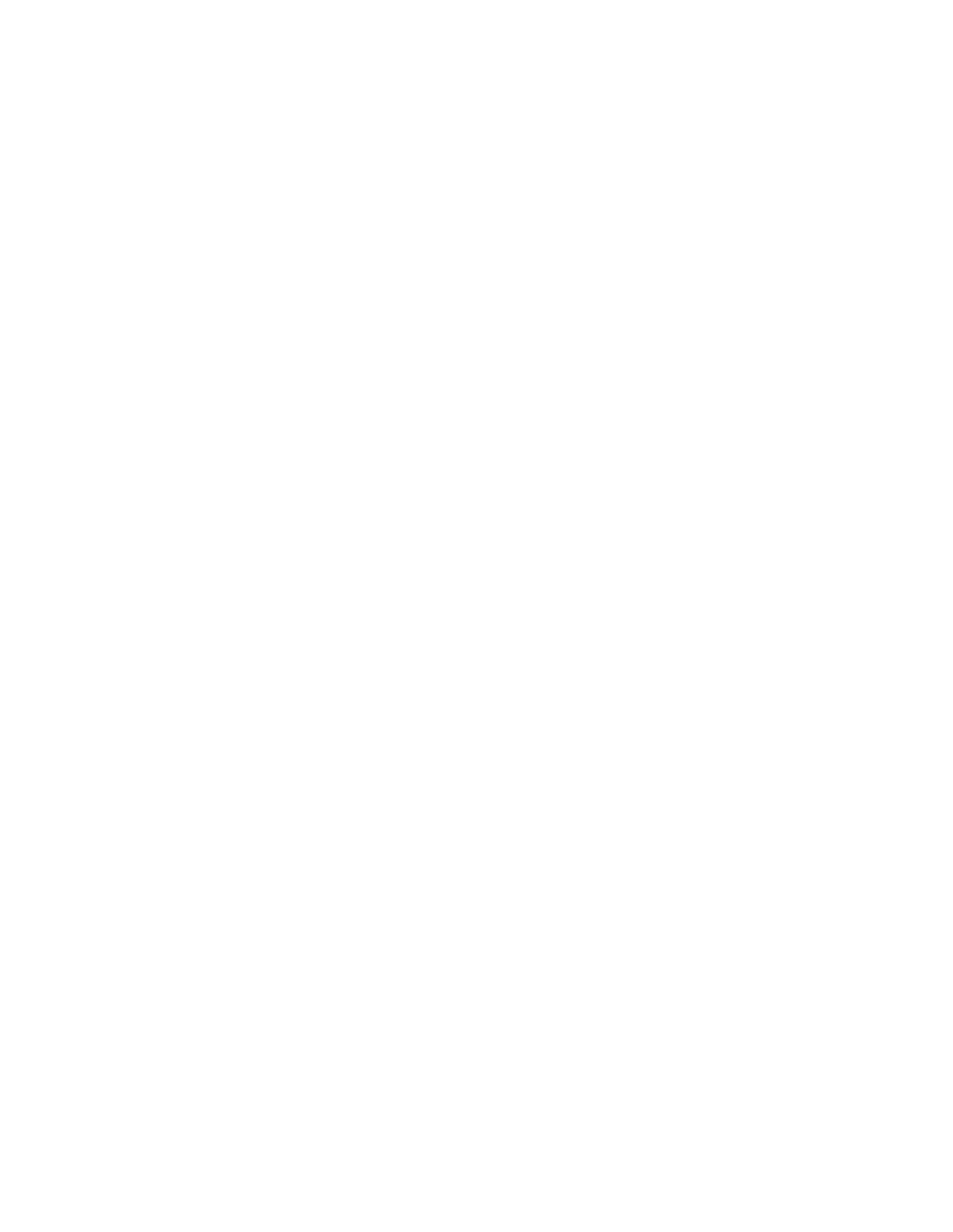## <span id="page-17-0"></span>**Appendix 1 - CAS 101 (Patient conveyance form)**

A CAS 101 form is available for Internal use by SCAS Staff. It can be accessed internally via our [Staff Intranet.](https://www.scas.nhs.uk/intranet/)

## <span id="page-17-1"></span>**Appendix 2 - CAS 102 (Continuation Form)**

A CAS 102 form is available for Internal use by SCAS Staff. It can be accessed internally via our **Staff Intranet**.

## <span id="page-17-2"></span>**Appendix 3 - CAS 106 (C-Spine Form)**

A CAS 106 form is available for Internal use by SCAS Staff. It can be accessed internally via our [Staff Intranet.](https://www.scas.nhs.uk/intranet/)

## <span id="page-17-3"></span>**Appendix 4 - CAS 107 (Supporting Documentation)**

A CAS 107 form is available for Internal use by SCAS Staff. It can be accessed internally via our **Staff Intranet**.

## <span id="page-17-4"></span>**Appendix 5 - CAS 110 (Falls Risk Assessment Form)**

A CAS 110 form is available for Internal use by SCAS Staff. It can be accessed internally via our **Staff Intranet**.

## <span id="page-17-5"></span>**Appendix 6 - CAS 120 (Safeguarding Child / Adult Form)**

A CAS 120 form is available for Internal use by SCAS Staff. It can be accessed internally via our [Staff Intranet.](https://www.scas.nhs.uk/intranet/)

## <span id="page-17-6"></span>**Appendix 7 - CAS 130 (Community Responder Form)**

A CAS 130 form is available for Internal use by SCAS Staff. It can be accessed internally via our **Staff Intranet**.

## <span id="page-17-7"></span>**Appendix 8 - CAS 140 (ECP Form)**

A CAS 140 form is available for Internal use by SCAS Staff. It can be accessed internally via our **[Staff Intranet.](https://www.scas.nhs.uk/intranet/)** 

## <span id="page-17-8"></span>**Appendix 9 - CAS 150 (Mental Capacity Assessment Form)**

A CAS 150 form is available for Internal use by SCAS Staff. It can be accessed internally via our **Staff Intranet**.

## <span id="page-17-9"></span>**Appendix 10 - CAS 160 (Recognition of Life Extinct (ROLE) Form)**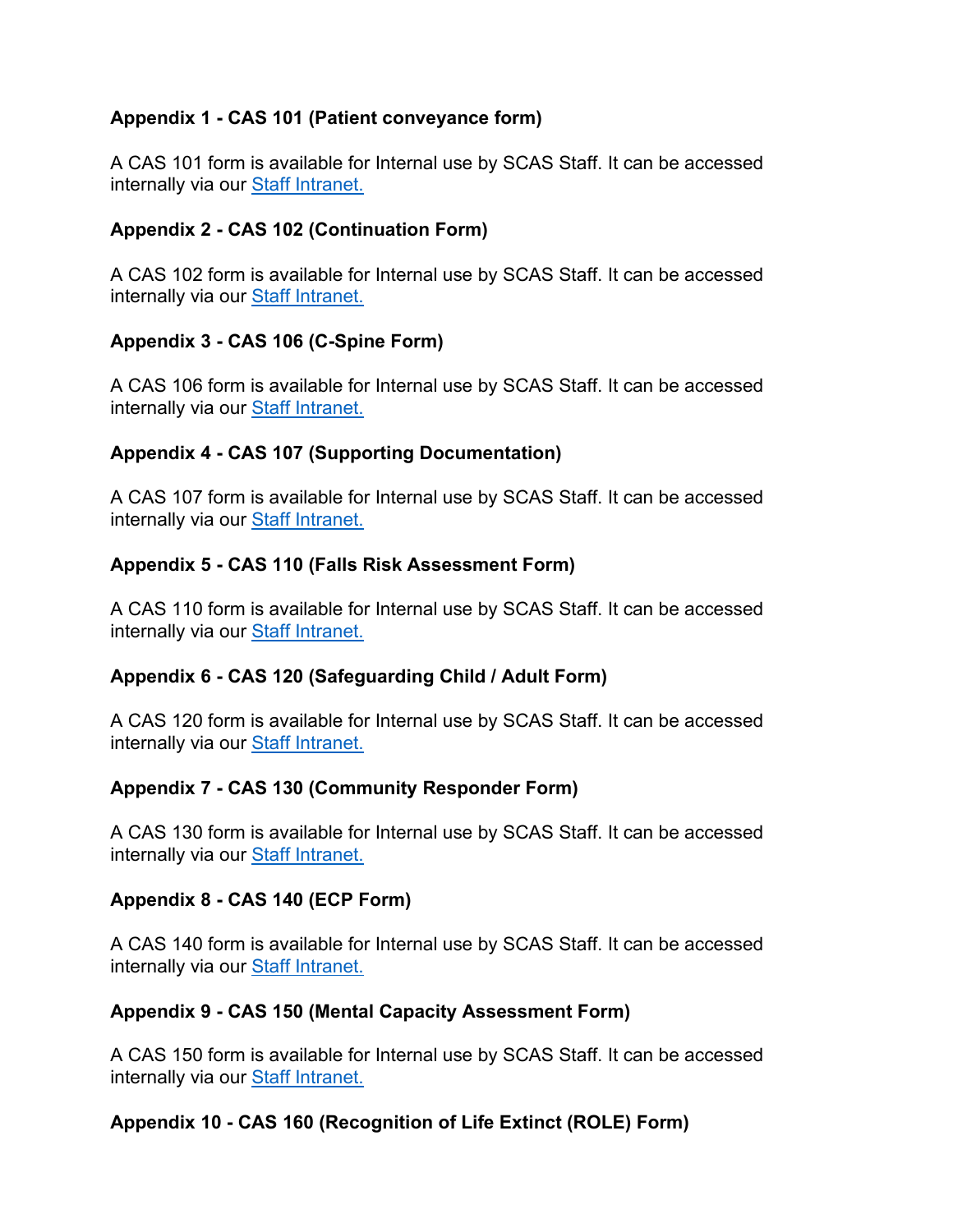A CAS 160 form is available for Internal use by SCAS Staff. It can be accessed internally via our [Staff Intranet.](https://www.scas.nhs.uk/intranet/)

## <span id="page-18-0"></span>**Appendix 11 - CAS 170 (TIA Referral Form)**

A CAS 170 form is available for Internal use by SCAS Staff. It can be accessed internally via our [Staff Intranet.](https://www.scas.nhs.uk/intranet/)

## <span id="page-18-1"></span>**Appendix 12 - CAS 999 (TUB Assessment)**

A CAS 999 form is available for Internal use by SCAS Staff. It can be accessed internally via our [Staff Intranet.](https://www.scas.nhs.uk/intranet/)

## <span id="page-18-2"></span>**Appendix 13 – Completion of Patient Clinical Records Manual**

## <span id="page-18-3"></span>**Appendix 14 - PCR Audit criteria**

A PCR form is available for Internal use by SCAS Staff. It can be accessed internally via our [Staff Intranet.](https://www.scas.nhs.uk/intranet/)

## <span id="page-18-4"></span>**Appendix 15 - Clinical Performance Indicators Board Report**

A Clinical Performance Indicators Board Report is available on request.

## <span id="page-18-5"></span>**Appendix 16 - Change Control Process ePR**

The change control process is available on request.

# **Appendix 17** - **Security of High Public Profile ePR & Cars Records**

Responsibility for identifying that we have received an emergency call regarding someone in the public eye who is likely to attract media interest resides with the EOC Duty Manager, or in their absence the EOC Shift Officer or Senior Emergency Call **Taker** 

They will notify the SCAS Silver Commander that a High Public Profile patient event has occurred,

The Silver Commander will advise the SCAS Assistant Director of Patient Care, by telephone during normal office hours and via eMail during the out of hour's period that such an event has occurred and request that records be secured.

The locking down of records is covered within the Clinical Services Policy & Procedure No 4 – Patient Clinical Record Policy & Procedure – March 2017 This policy clarifies (Para 4.3) the responsibility of the Assistant Director of Patient Care.

4.3 Assistant Director of Patient Care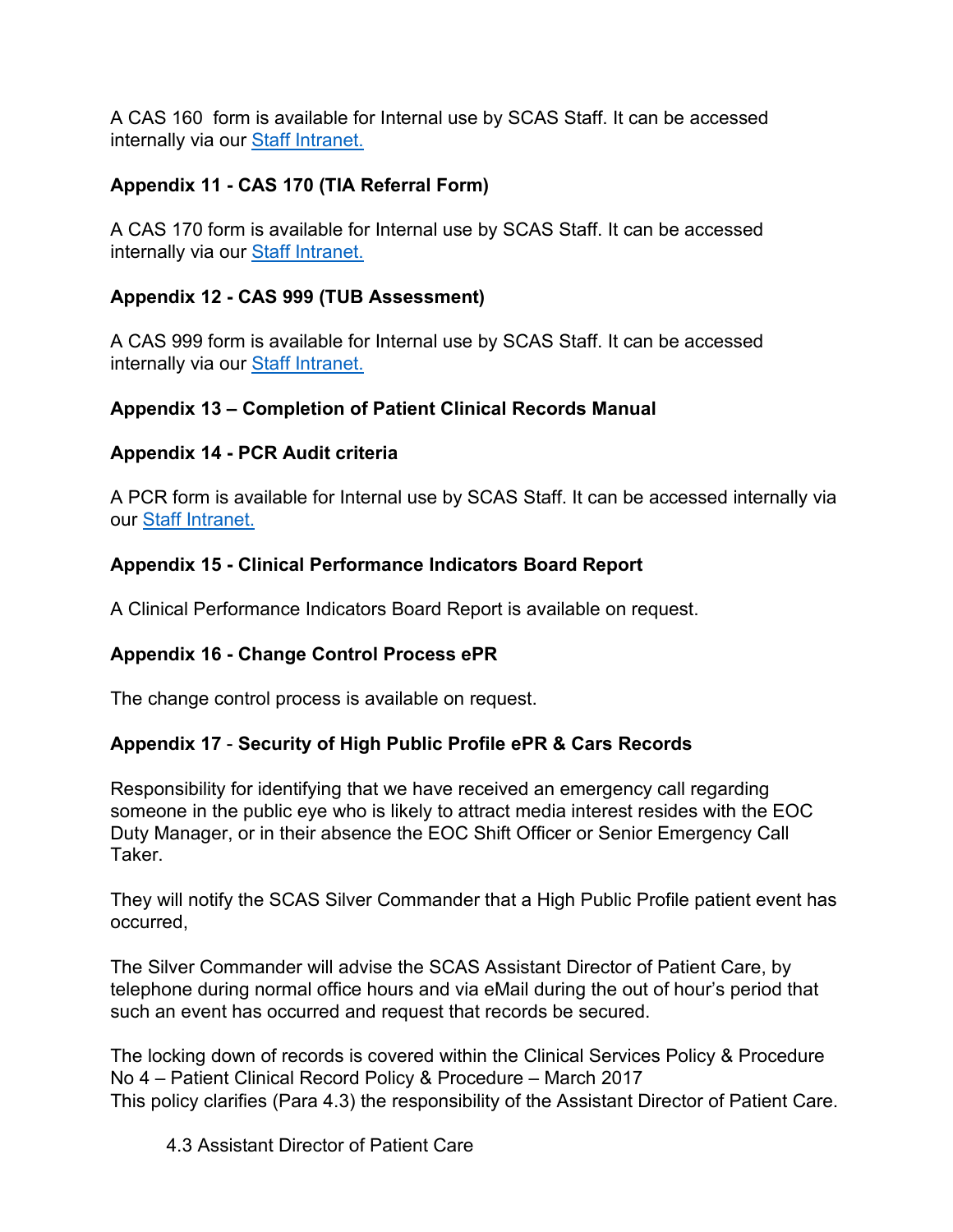4.3.1 The Assistant Director of Patient Care has senior management responsibility for the production safe storage and destruction of clinical records. The role also has a co-ordinating function between departments to ensure the effectiveness of the policy.

Section 10 of the policy and procedure covers Records Retrieval and Lockdown

#### **10. Records Retrieval/Lock Down**

a. Patient Clinical Records and electronic records need to be accessed and retrieved for a variety of reasons:

- •Clinical Audit
- •Internal investigations (e.g. IR1 and SUIs incidents)
- •External investigations
- •Legal proceedings
- •Complaints
- •Claims
- •CPD Portfolio evidence

43.1. Individual clinicians have access to retrieve Patient Clinical Records which have their PIN numbers recorded on the record. They may need to access these records for audit, legal representation, complaints or for CPD portfolio. Any records used for audit or portfolio purposes should be redacted for patient security.

43.2. Other Patient Clinical Record request either internal or external is through the Trusts Information Governance Manager only. It is the responsibility of the person requesting the form to justify the need to view the record and in particular patient identifying information. The final decision as to if the information is released lies with the Information Governance Manager.

43.3. Electronic or voice recorded data from the EOC/111/PTS have the same rules as applied to section 10.3.

43.4. Clinical records that are identified as VIP or of significant media interest should be locked down to prevent access for personal or commercial gain. The process will be started in the EOC/111 call centre and cascaded using the flow chart in Appendix 18.

The Assistant Director of Patient Care is one of three designated clinicians with Clinical Record Manager rights within the Ortivus ePR system. They will flag any High Public Profile events as "Deleted", and thereafter inaccessible to ePR users.

The records can be reactivated and released by the Ortivus Database Administrator (an Ortivus employee) on the authority of the Caldicott Guardian, or the SIRO.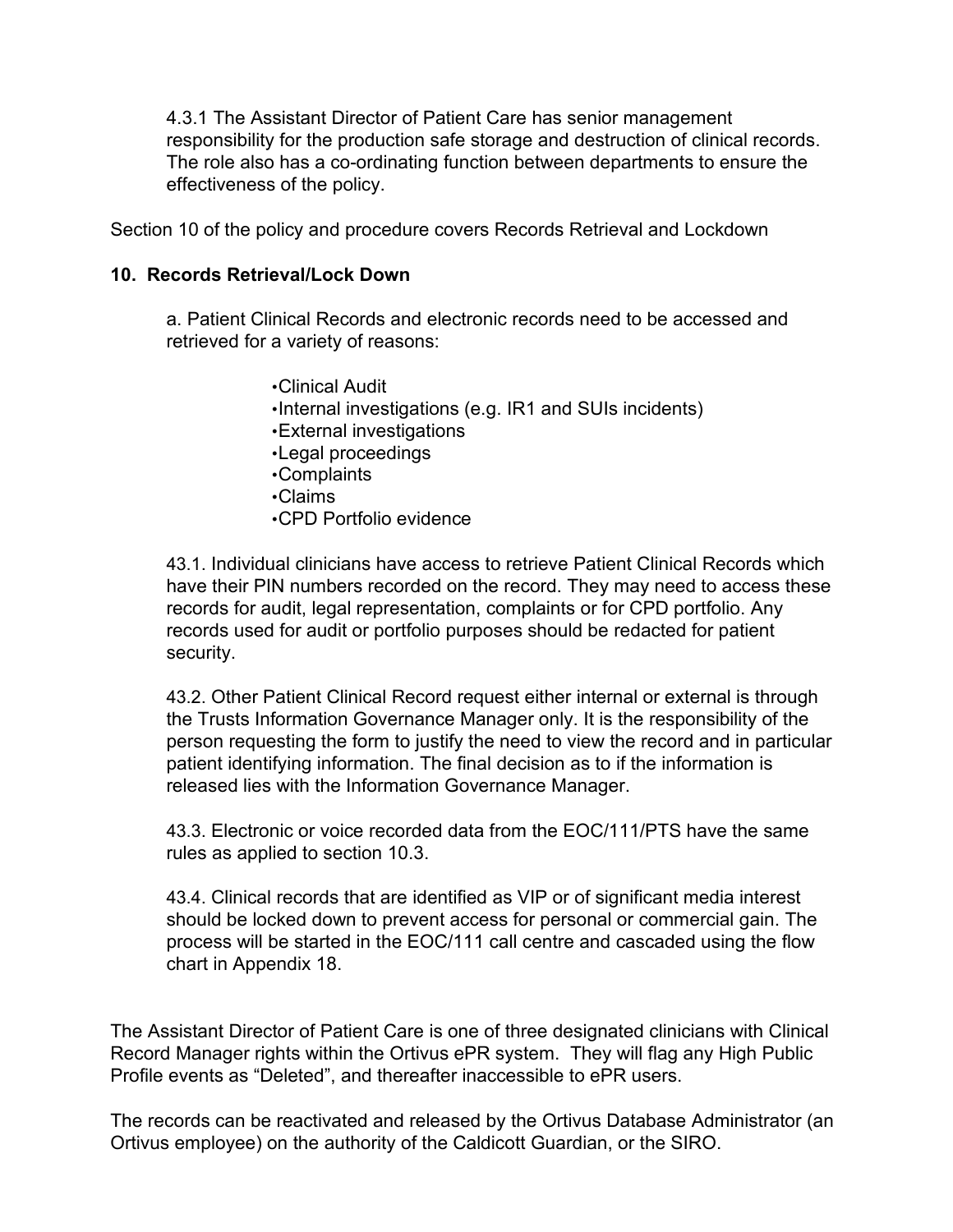A central log will be maintained by Patient Care team detailing all deletions undertaken, including requests for reactivating records, accepted and denied This log will be regularly audited by the IG Manager and reported to the IG Steering Group on behalf of the Caldicott Guardian.